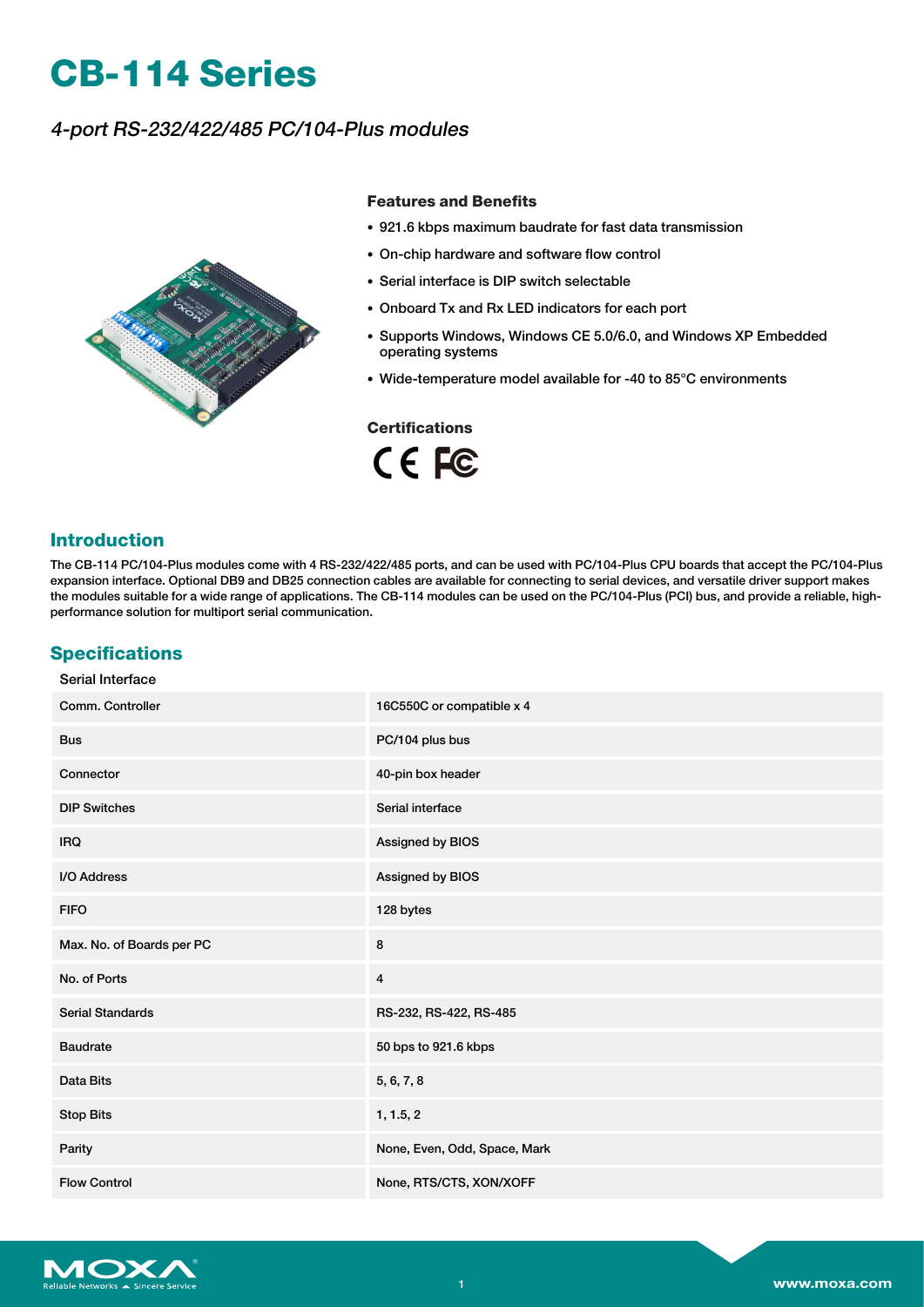| <b>Serial Signals</b>                  |                                                                                                                                                                                                                                                                  |
|----------------------------------------|------------------------------------------------------------------------------------------------------------------------------------------------------------------------------------------------------------------------------------------------------------------|
| <b>RS-232</b>                          | TxD, RxD, RTS, CTS, DTR, DSR, DCD, GND                                                                                                                                                                                                                           |
| <b>RS-422</b>                          | Tx+, Tx-, Rx+, Rx-, GND                                                                                                                                                                                                                                          |
| RS-485-4w                              | Tx+, Tx-, Rx+, Rx-, GND                                                                                                                                                                                                                                          |
| RS-485-2w                              | Data+, Data-, GND                                                                                                                                                                                                                                                |
| <b>Serial Software Features</b>        |                                                                                                                                                                                                                                                                  |
| <b>Windows Drivers</b>                 | DOS, Windows 95/98/ME/NT/2000, Windows XP/2003/Vista/2008/7/8/8.1/10 (x86/x64),<br>Windows 2008 R2/2012/2012 R2/2016/2019 (x64), Windows Embedded CE 5.0/6.0,<br><b>Windows XP Embedded</b>                                                                      |
| <b>Linux Drivers</b>                   | Linux kernel 2.4.x, Linux kernel 2.6.x, Linux kernel 3.x                                                                                                                                                                                                         |
| <b>UNIX Drivers</b>                    | QNX 6, Solaris 10, UnixWare 7                                                                                                                                                                                                                                    |
| <b>Power Parameters</b>                |                                                                                                                                                                                                                                                                  |
| <b>Input Current</b>                   | 164 mA @ 5 VDC                                                                                                                                                                                                                                                   |
| <b>Input Voltage</b>                   | 5 VDC                                                                                                                                                                                                                                                            |
| <b>Physical Characteristics</b>        |                                                                                                                                                                                                                                                                  |
| <b>Dimensions</b>                      | 90 x 96 mm (3.54 x 3.78 in)                                                                                                                                                                                                                                      |
| <b>LED</b> Interface                   |                                                                                                                                                                                                                                                                  |
| <b>LED Indicators</b>                  | Built-in Tx, Rx LEDs for each port                                                                                                                                                                                                                               |
| <b>Environmental Limits</b>            |                                                                                                                                                                                                                                                                  |
| <b>Operating Temperature</b>           | CB-114: 0 to 55°C (32 to 131°F)<br>CB-114-T: -40 to 85°C (-40 to 185°F)                                                                                                                                                                                          |
| Storage Temperature (package included) | -40 to 85°C (-40 to 185°F)                                                                                                                                                                                                                                       |
| <b>Ambient Relative Humidity</b>       | 5 to 95% (non-condensing)                                                                                                                                                                                                                                        |
| <b>Standards and Certifications</b>    |                                                                                                                                                                                                                                                                  |
| <b>EMC</b>                             | EN 55032/24                                                                                                                                                                                                                                                      |
| EMI                                    | CISPR 32, FCC Part 15B Class A                                                                                                                                                                                                                                   |
| <b>EMS</b>                             | IEC 61000-4-2 ESD: Contact: 4 kV; Air: 8 kV<br>IEC 61000-4-3 RS: 80 MHz to 1 GHz: 3 V/m<br>IEC 61000-4-4 EFT: Power: 2 kV; Signal: 1 kV<br>IEC 61000-4-5 Surge: Power: 0.5 kV<br>IEC 61000-4-6 CS: 150 kHz to 80 MHz: 3 V/m; Signal: 3 V/m<br>IEC 61000-4-8 PFMF |
| <b>Environmental Testing</b>           | IEC 60068-2-1<br>IEC 60068-2-2<br>IEC 60068-2-3<br>IEC 60068-2-14                                                                                                                                                                                                |
| Vibration                              | IEC 60068-2-6                                                                                                                                                                                                                                                    |
| <b>Declaration</b>                     |                                                                                                                                                                                                                                                                  |
| <b>Green Product</b>                   | RoHS, CRoHS, WEEE                                                                                                                                                                                                                                                |
| <b>MTBF</b>                            |                                                                                                                                                                                                                                                                  |
| Time                                   | 381,081 hrs                                                                                                                                                                                                                                                      |
| <b>Standards</b>                       | Telcordia (Bellcore), GB                                                                                                                                                                                                                                         |